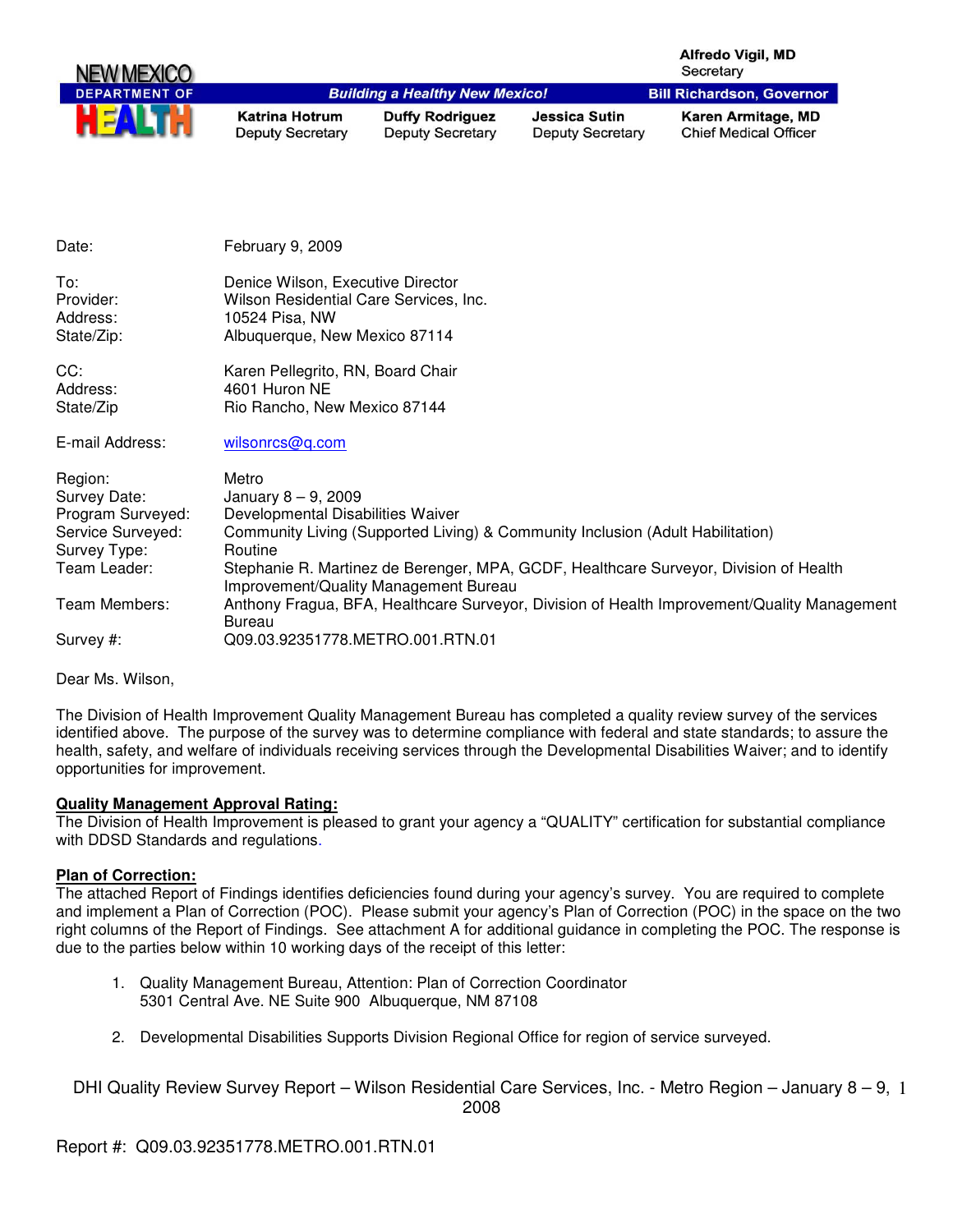Upon notification from QMB that your Plan of Correction has been approved, you must implement all remedies and corrective actions within 45 working days. If your plan of correction is denied, you must resubmit a revised plan ASAP for approval. All remedies must still be completed within 45 working days of the original submission.

Failure to submit, complete or implement your POC within the required time frames will result in the imposition of a \$200 per day Civil Monetary Penalty until it is received, completed and/or implemented.

#### **Request for Informal Reconsideration of Findings (IRF):**

If you disagree with a determination of noncompliance (finding) you have 10 working days upon receipt of this notice to request an IRF. Submit your request for an IRF in writing to:

> QMB Deputy Bureau Chief 5301 Central Ave NE Suite #900 Albuquerque, NM 87108 Attention: IRF request

A request for an IRF will not delay the implementation of your Plan of Correction which must be completed within 45 working days. Providers may not appeal the nature or interpretation of the standard or regulation, the team composition, sampling methodology or the Scope and Severity of the finding.

If the IRF approves the change or removal of a finding, you will be advised of any changes.

This IRF process is separate and apart from the Informal Dispute Resolution (IDR) and Fair Hearing Process for Sanctions from DOH.

Please call the Team Leader at 505-222-8641, if you have questions about the survey or the report. Thank you for your cooperation and for the work you perform.

Sincerely,

lantier foren pr anhanu K/I

Stephanie R. Martinez de Berenger, MPA, GCDF Team Lead/Healthcare Surveyor Division of Health Improvement Quality Management Bureau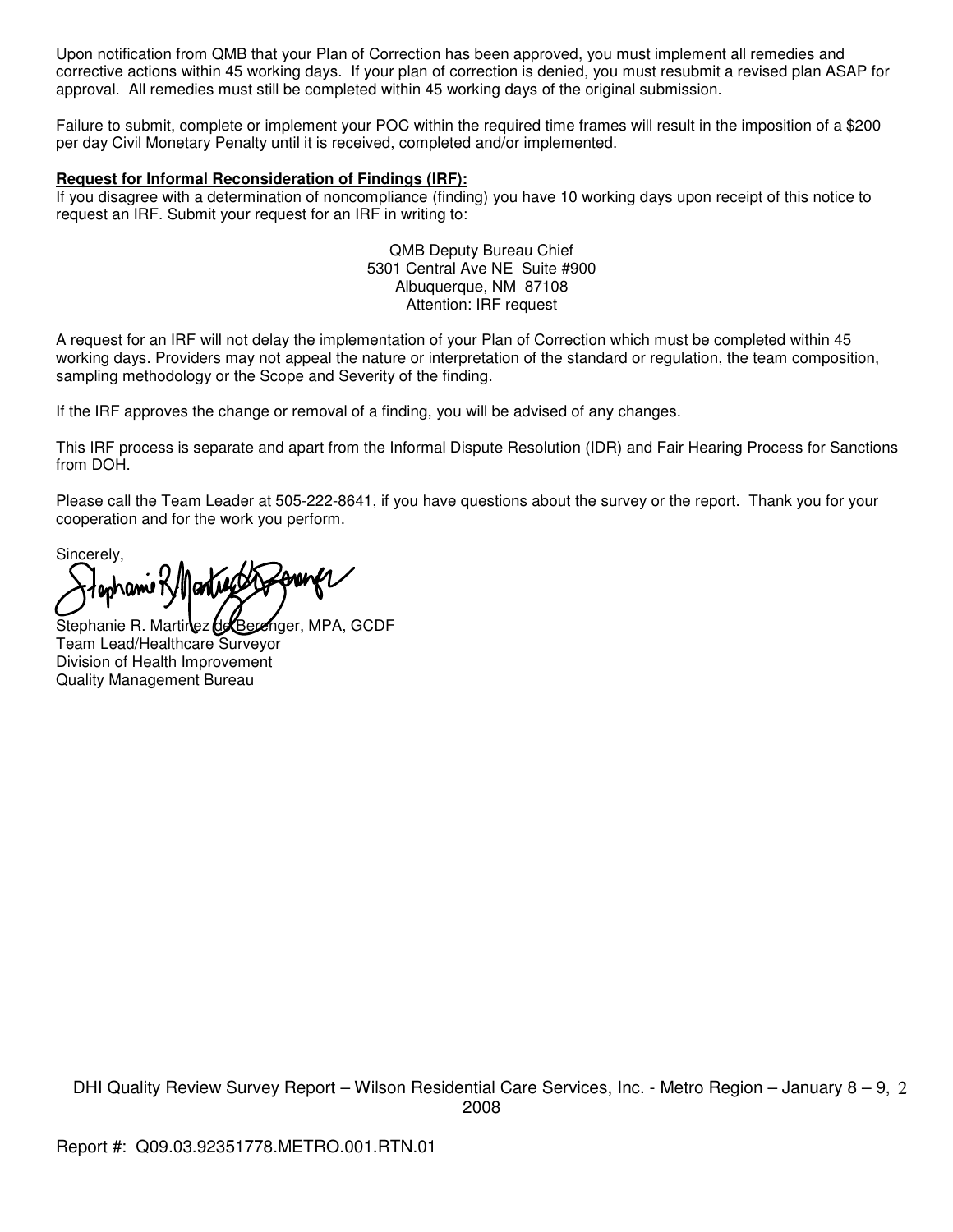| <b>Survey Process Employed:</b>         |                                                                                                                                                                                                                                                                                                                                                                                                                                          |                                                                                                                |
|-----------------------------------------|------------------------------------------------------------------------------------------------------------------------------------------------------------------------------------------------------------------------------------------------------------------------------------------------------------------------------------------------------------------------------------------------------------------------------------------|----------------------------------------------------------------------------------------------------------------|
| <b>Entrance Conference Date:</b>        | <b>January 8, 2009</b>                                                                                                                                                                                                                                                                                                                                                                                                                   |                                                                                                                |
| Present:                                | <b>Wilson Residential Care Services, Inc.</b><br>Denice Wilson, Executive Director                                                                                                                                                                                                                                                                                                                                                       |                                                                                                                |
|                                         | DOH/DHI/QMB<br>Surveyor                                                                                                                                                                                                                                                                                                                                                                                                                  | Stephanie R. Martinez de Berenger, MPA, GCDF, Team Lead/Healthcare<br>Anthony Fragua, BFA, Healthcare Surveyor |
| <b>Exit Conference Date:</b>            | January 9, 2009                                                                                                                                                                                                                                                                                                                                                                                                                          |                                                                                                                |
| Present:                                |                                                                                                                                                                                                                                                                                                                                                                                                                                          | Wilson Residential Care Services, Inc.<br>Denice Wilson, Executive Director                                    |
|                                         | <b>DOH/DHI/QMB</b><br>Surveyor                                                                                                                                                                                                                                                                                                                                                                                                           | Stephanie R. Martinez de Berenger, MPA, GCDF, Team Lead/Healthcare<br>Anthony Fragua, BFA, Healthcare Surveyor |
| <b>Homes Visited</b>                    | Number:                                                                                                                                                                                                                                                                                                                                                                                                                                  | 2                                                                                                              |
| <b>Administrative Locations Visited</b> | Number:                                                                                                                                                                                                                                                                                                                                                                                                                                  | 1                                                                                                              |
| <b>Total Sample Size</b>                | Number:                                                                                                                                                                                                                                                                                                                                                                                                                                  | 2<br>2 - Supported Living<br>1 - Adult Habilitation                                                            |
| Persons Served Interviewed              | Number:                                                                                                                                                                                                                                                                                                                                                                                                                                  | 2                                                                                                              |
| Records Reviewed (Persons Served)       | Number:                                                                                                                                                                                                                                                                                                                                                                                                                                  | 2                                                                                                              |
| <b>Administrative Files Reviewed</b>    | <b>Billing Records</b><br><b>Medical Records</b><br>Incident Management Records<br><b>Personnel Files</b><br><b>Training Records</b><br>Agency Policy and Procedure<br><b>Caregiver Criminal History Screening Records</b><br>$\bullet$<br><b>Employee Abuse Registry</b><br>$\bullet$<br>Human Rights Notes and/or Meeting Minutes<br>Nursing personnel files<br><b>Evacuation Drills</b><br>Quality Improvement/Quality Assurance Plan |                                                                                                                |

CC: Distribution List: DOH - Division of Health Improvement

DOH - Developmental Disabilities Supports Division

- DOH Office of Internal Audit
- HSD Medical Assistance Division

DHI Quality Review Survey Report – Wilson Residential Care Services, Inc. - Metro Region – January 8 – 9, 3 2008

Report #: Q09.03.92351778.METRO.001.RTN.01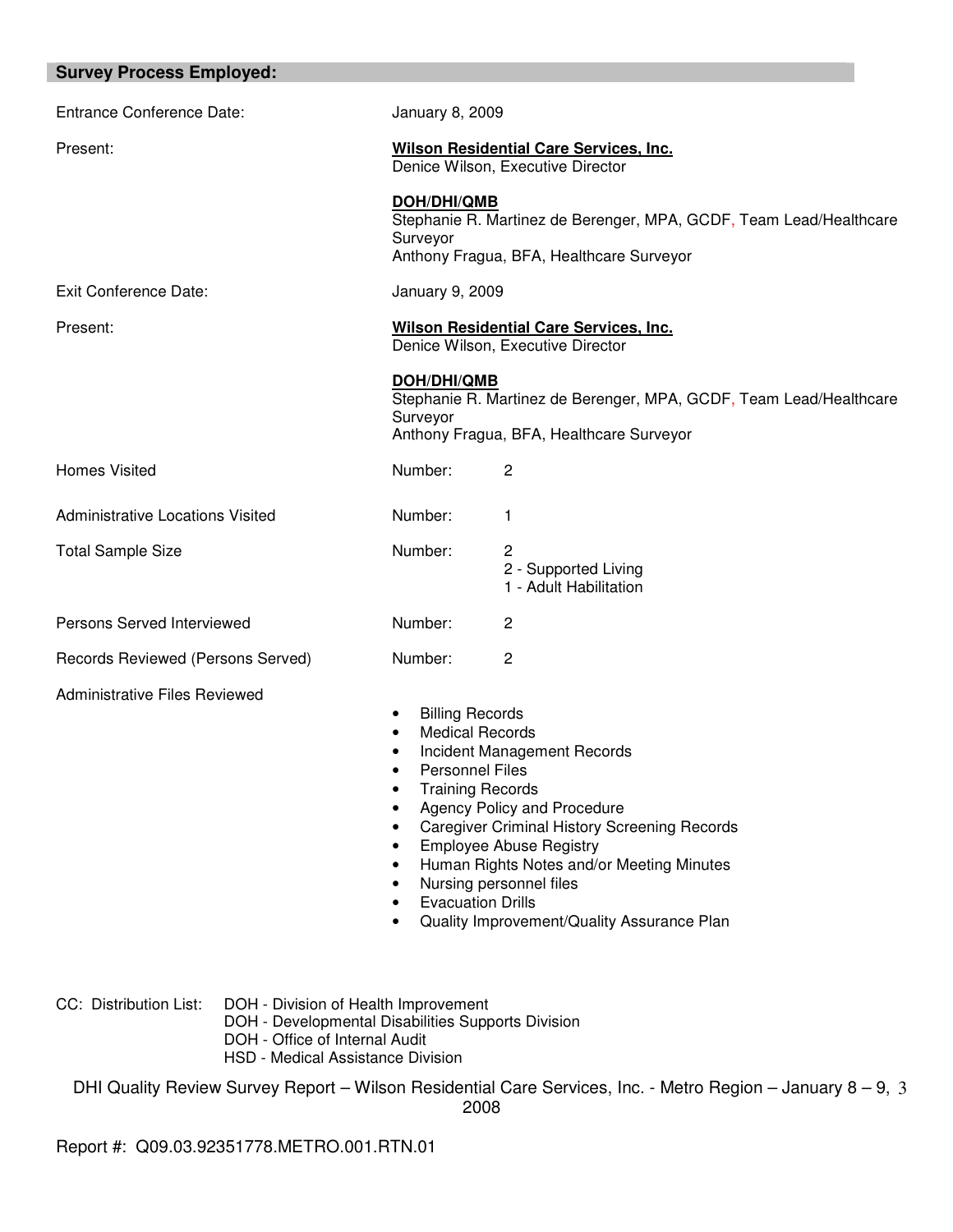# **Provider Instructions for Completing the QMB Plan of Correction (POC) Process**

- After a QMB Quality Review, your Survey Report will be sent to you via certified mail. You may request that it also be sent to you electronically by calling George Perrault, Plan of Correction Coordinator at 505-222-8624.
- Within 10 business days of the date you received your survey report, you must develop and send your Plan of Correction response to the QMB office. (Providers who do not pick up their mail will be referred to the Internal Review Committee [IRC]).
- For each Deficiency in your Survey Report, include specific information about HOW you will correct each Deficiency, WHO will fix each Deficiency ("Responsible Party"), and by WHEN ("Date Due").
- Your POC must not only address HOW, WHO and WHEN each Deficiency will be corrected, but must also address overall systemic issues to prevent the Deficiency from reoccurring, i.e., Quality Assurance (QA). Your description of your QA must include specifics about your selfauditing processes, such as HOW OFTEN you will self-audit, WHO will do it, and WHAT FORMS will be used.
- Corrective actions should be incorporated into your agency's Quality Assurance/Quality Improvement policies and procedures.
- You may send your POC response electronically to George.Perrault@state.nm.us, by fax (505- 841-5815), or by postal mail.
- Do not send supporting documentation to QMB until after your POC has been approved by QMB.
- QMB will notify you if your POC has been "Approved" or "Denied".
- Whether your POC is "Approved" or "Denied", you have a maximum of 45 business days to correct all survey Deficiencies from the date of receipt of your Survey Report. If your POC is "Denied" it must be revised and resubmitted ASAP, as the 45 working day limit is in effect. Providers whose revised POC is denied will be referred to the IRC.
- The POC must be completed on the official QMB Survey Report and Plan of Correction Form, unless approved in advance by the POC Coordinator.
- The following Deficiencies must be corrected within the deadlines below (after receipt of your Survey Report):

| $\circ$ CCHS and EAR:              | 10 working days |
|------------------------------------|-----------------|
| $\circ$ Medication errors:         | 10 working days |
| $\circ$ IMS system/training:       | 20 working days |
| $\circ$ ISP related documentation: | 30 working days |
| $\circ$ DDSD Training              | 45 working days |

- If you have questions about the POC process, call the QMB POC Coordinator, George Perrault at 505-222-8624 for assistance.
- For Technical Assistance (TA) in developing or implementing your POC, contact your local DDSD Regional Office.
- Once your POC has been approved by QMB, the POC may not be altered or the dates changed.

DHI Quality Review Survey Report – Wilson Residential Care Services, Inc. - Metro Region – January 8 – 9, 4

2008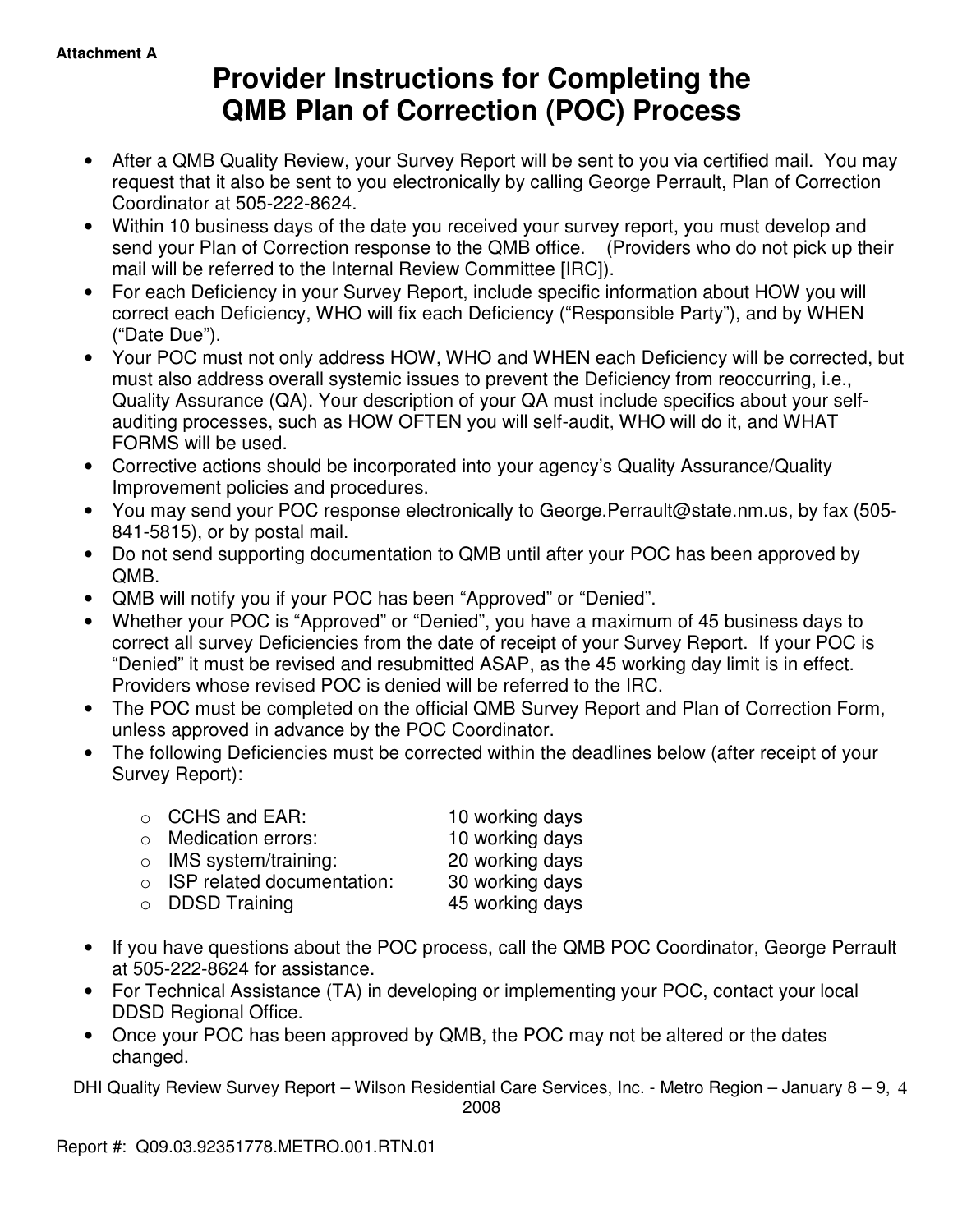- Requests for an extension or modification of your POC (post approval) must be made in writing and submitted to the POC Coordinator at QMB, and are approved on a case-by case basis.
- When submitting supporting documentation, organize your documents by Tag #s, and annotate or label each document using Individual #s.
- Do not submit original documents, copies are fine. Originals must be maintained in the agency/client file(s) as per DDSD Standards.
- Failure to submit, complete or implement your POC within the required timeframes will result in a referral to the IRC and the possible imposition of a \$200 per day Civil Monetary Penalty until it is received, completed and/or implemented.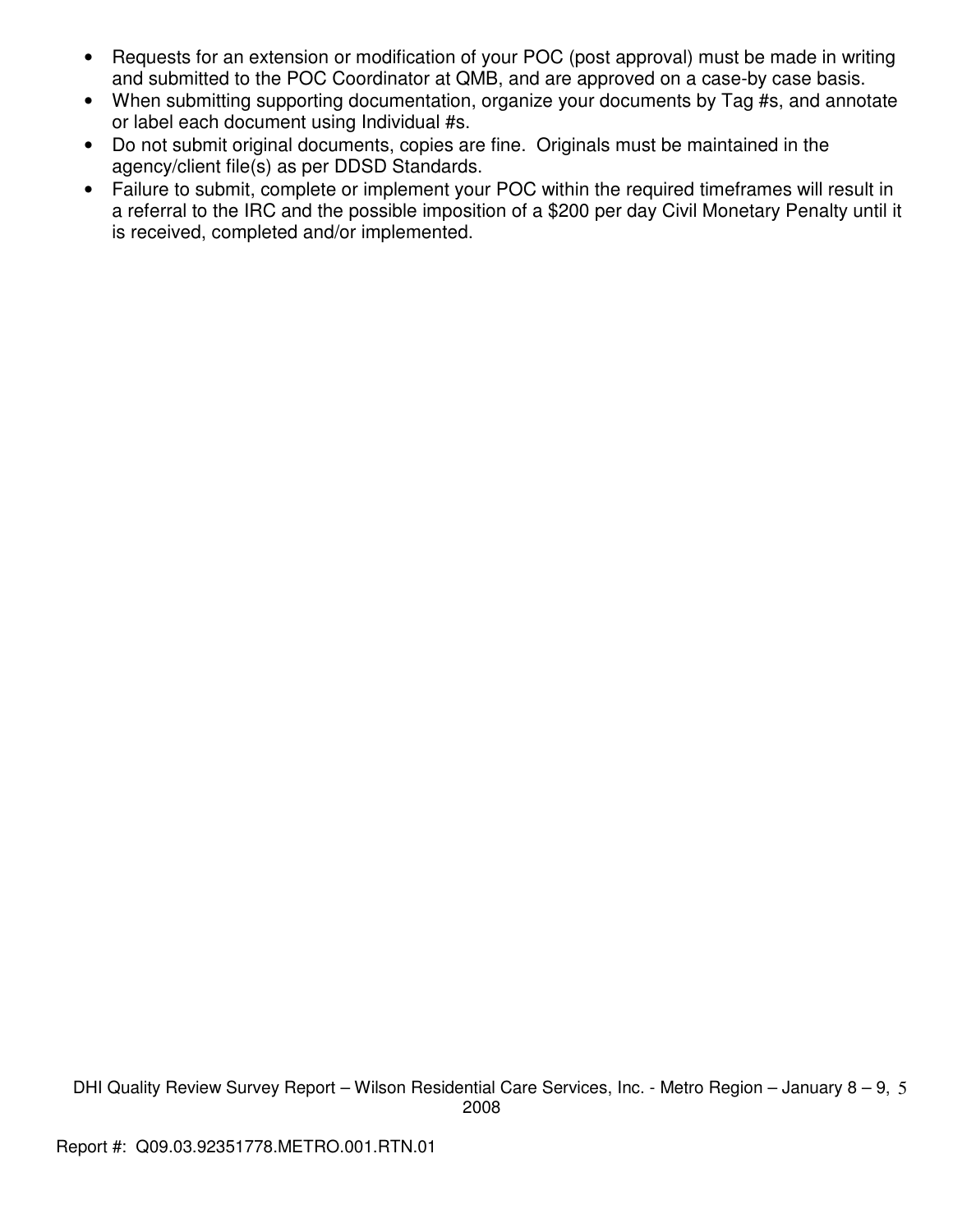# **QMB Scope and Severity Matrix of survey results**

Each deficiency in your Report of Findings is scored on a Scope and Severity Scale. The culmination of each deficiency's Scope and Severity is used to determine degree of compliance to standards and regulations and level of QMB Certification.

|                 |                           |                                                                |                                  | <b>SCOPE</b>                  |                                               |
|-----------------|---------------------------|----------------------------------------------------------------|----------------------------------|-------------------------------|-----------------------------------------------|
|                 |                           |                                                                | <b>Isolated</b><br>$01\% - 15\%$ | <b>Pattern</b><br>$16% - 79%$ | <b>Widespread</b><br>$80\% - 100\%$           |
|                 | High Impact               | Immediate<br>Jeopardy to<br>individual health<br>and or safety | J.                               | K.                            | L.                                            |
| <b>SEVERITY</b> |                           | <b>Actual harm</b>                                             | G.                               | Н.                            | I.                                            |
|                 | Medium<br>Impact          | <b>No Actual Harm</b><br><b>Potential for more</b>             | D.                               | Е.                            | $F.$ (3 or more)                              |
|                 |                           | than minimal harm                                              | $D.$ (2 or less)                 |                               | <b>F.</b> (no conditions<br>of participation) |
|                 | Impact<br>NO <sub>-</sub> | No Actual Harm<br>Minimal potential<br>for harm.               | A.                               | <b>B.</b>                     | C.                                            |

Scope and Severity Definitions:

## Key to Scope scale:

## Isolated:

A deficiency that is limited to 1% to 15% of the sample, usually impacting no more than one or two individuals in the sample.

## Pattern:

A deficiency that impacts a number or group of individuals from 16% to 79% of the sample is defined as a pattern finding. Pattern findings suggest the need for system wide corrective actions.

## Widespread:

A deficiency that impacts most or all (80% to 100%) of the individuals in the sample is defined as widespread or pervasive. Widespread findings suggest the need for system wide corrective actions as well as the need to implement a Continuous Quality Improvement process to improve or build infrastructure. Widespread findings must be referred to the Internal Review Committee for review and possible actions or sanctions.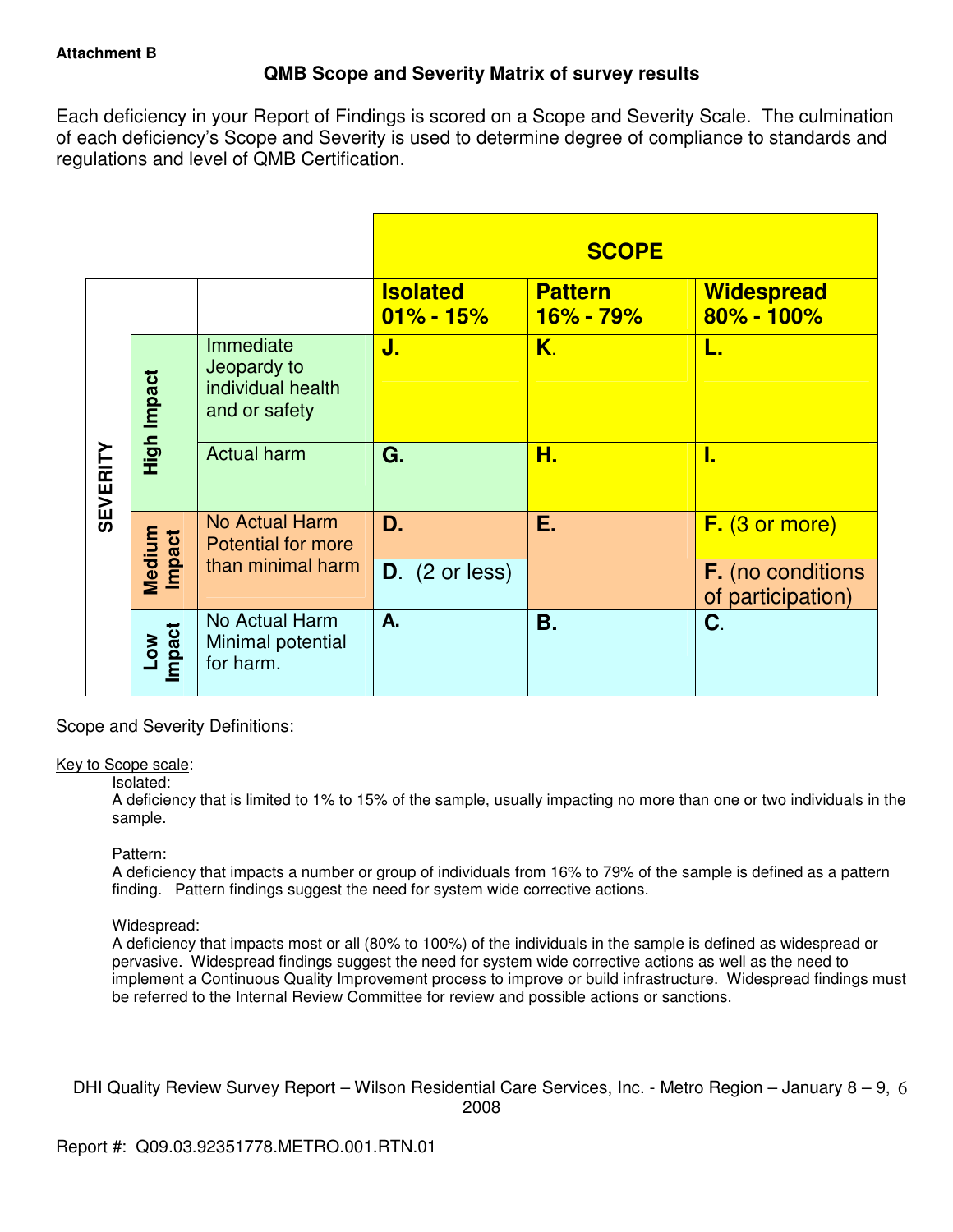#### Key to Severity scale:

#### Low Impact Severity: (Blue)

Low level findings have no or minimal potential for harm to an individual. Providers that have no findings above a "C" level may receive a "Quality" Certification approval rating from QMB.

#### Medium Impact Severity: (Tan)

Medium level findings have a potential for harm to an individual. Providers that have no findings above a "F" level and/or no more than two F level findings and no F level Conditions of Participation may receive a "Merit" Certification approval rating from QMB.

#### High Impact Severity: (Green or Yellow)

High level findings are when harm to an individual has occurred. Providers that have no findings above "I" level may only receive a "Standard" Approval rating from QMB and will be referred to the IRC.

#### High Impact Severity: (Yellow)

"J, K, and L" Level findings:

This is a finding of Immediate Jeopardy. If a provider is found to have "I" level findings or higher, with an outcome of Immediate Jeopardy, including repeat findings or Conditions of Participation they will be referred to the Internal Review Committee.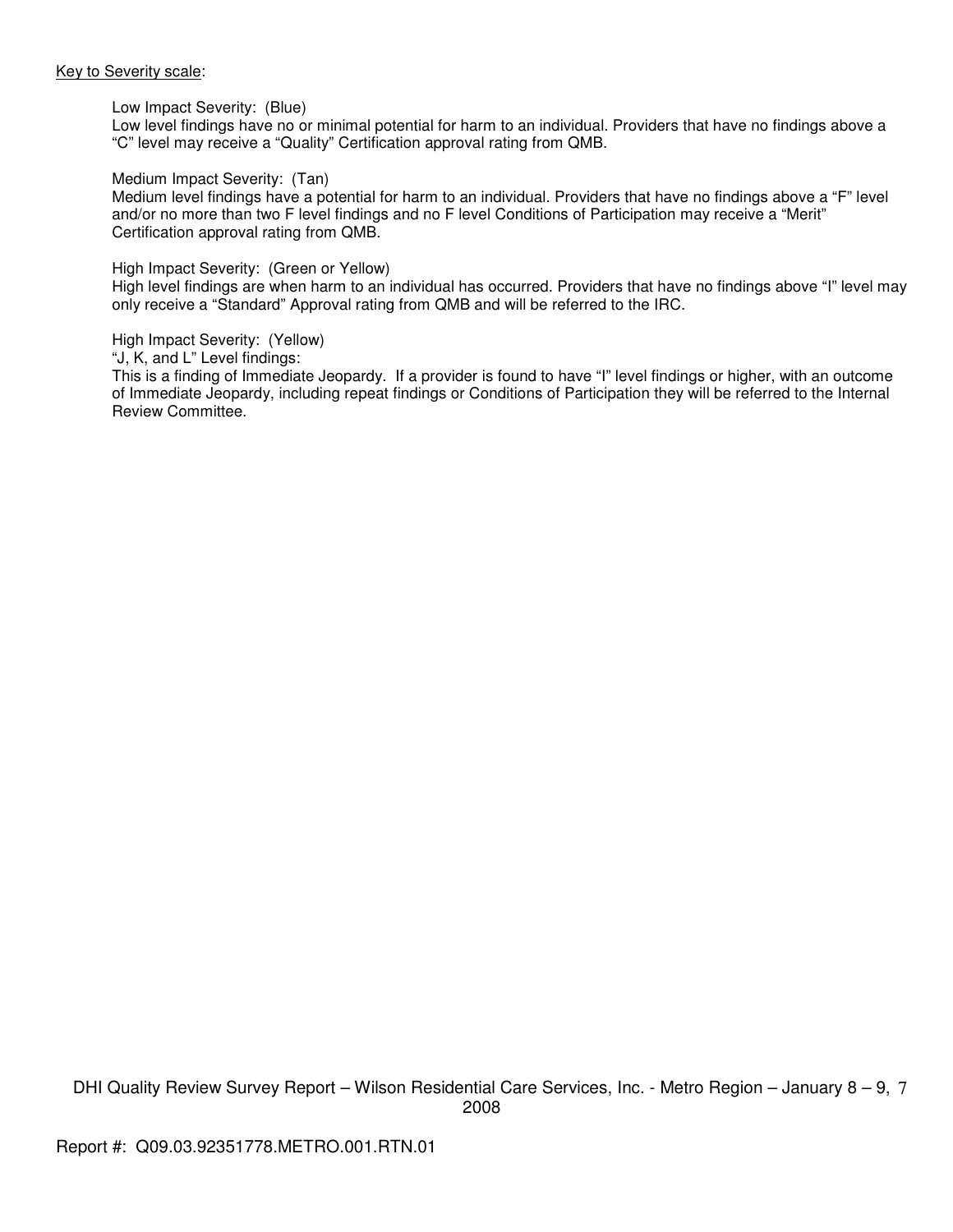## **Guidelines for the Provider Informal Reconsideration of Finding (IRF) Process**

## **Introduction:**

Throughout the process, surveyors are openly communicating with providers. Open communication means that surveyors have clarified issues and/or requested missing information before completing the review. Regardless, there may still be instances where the provider disagrees with a specific finding.

To informally dispute a finding the provider must request in writing an Informal Reconsideration of the Finding (IRF) to the QMB Deputy Bureau Chief **within 10 working days** of receipt of the final report.

The written request for an IRF must be completed on the **QMB Request for Informal Reconsideration of Finding Form** (available on the QMB website) and must specify in detail the request for reconsideration and why the finding is inaccurate. The **IRF request must include all supporting documentation or evidence that was not previously reviewed during the survey process.** 

## **The following limitations apply to the IRF process:**

- The request for an IRF and all supporting evidence must be received in 10 days.
- Findings based on evidence requested during the survey and not provided may not be subject to reconsideration.
- The supporting documentation must be new evidence not previously reviewed by the survey team.
- Providers must continue to complete their plan of correction during the IRF process
- Providers may not request an IRF to challenge the Scope and Severity of a finding.
- Providers may not request an IRF to challenge the sampling methodology.
- Providers may not request an IRF based on disagreement with the nature of the standard or regulation.
- Providers may not request an IRF to challenge the team composition
- Providers may not request an IRF to challenge the QMB Quality Approval Rating and the length of their DDSD provider contract.

## **A Provider forfeits the right to an IRF if the request is not made within 10 working days of receiving the report and does not include all supporting documentation or evidence to show compliance with the standards and regulations.**

QMB has 30 working days to complete the review and notify the provider of the decision. The request will be reviewed by the IRF committee. The Provider will be notified in writing of the ruling, no face to face meeting will be conducted.

When a Provider requests that a finding be reconsidered, it does not stop or delay the Plan of Correction process. **Providers must continue to complete the Plan of Correction, including the finding in dispute regardless of the IRF status.** If a finding is successfully reconsidered, it will be noted and will be removed or modified from the report. It should be noted that in some cases a Plan of Correction may be completed prior to the IRF process being completed. The provider will be notified in writing on the decisions of the IRF committee.

## **Administrative Review Process:**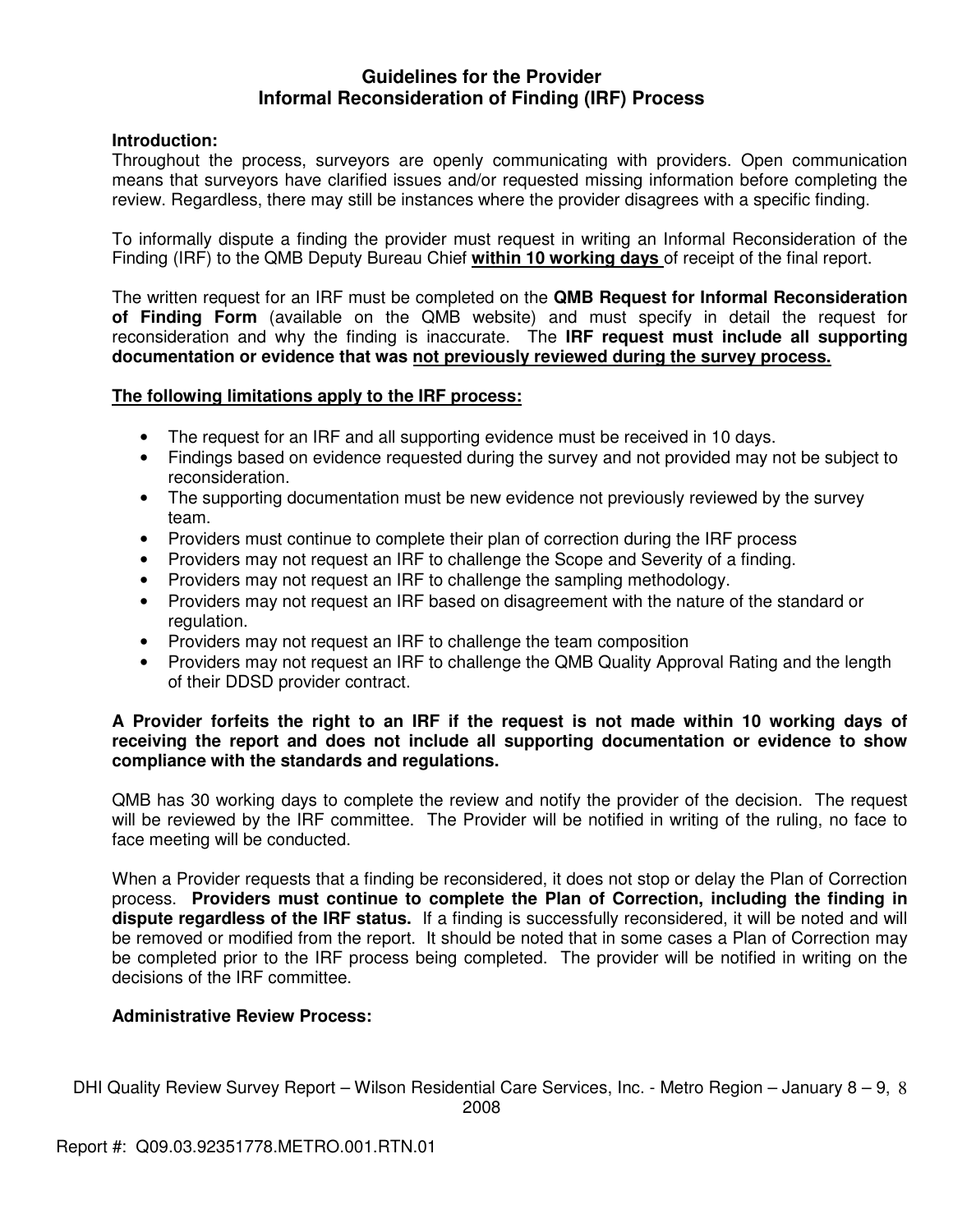If a Provider desires to challenge the decision of the IRF committee they may request an Administrative Review by the DHI and DDSD Director. The Request must be made in writing to the QMB Bureau Chief and received within 5 days of notification from the IRF decision.

## **Regarding IRC Sanctions:**

The Informal Reconsideration of the Finding process is a separate process specific to QMB Survey Findings and should not be confused with any process associated with IRC Sanctions.

If a Provider desires to Dispute or Appeal an IRC Sanction that is a separate and different process. Providers may choose the Informal Dispute Resolution Process or the Formal Medicaid Fair Hearing Process to dispute or appeal IRC sanctions, please refer to the DOH Sanction policy and section 39 of the provider contract agreement.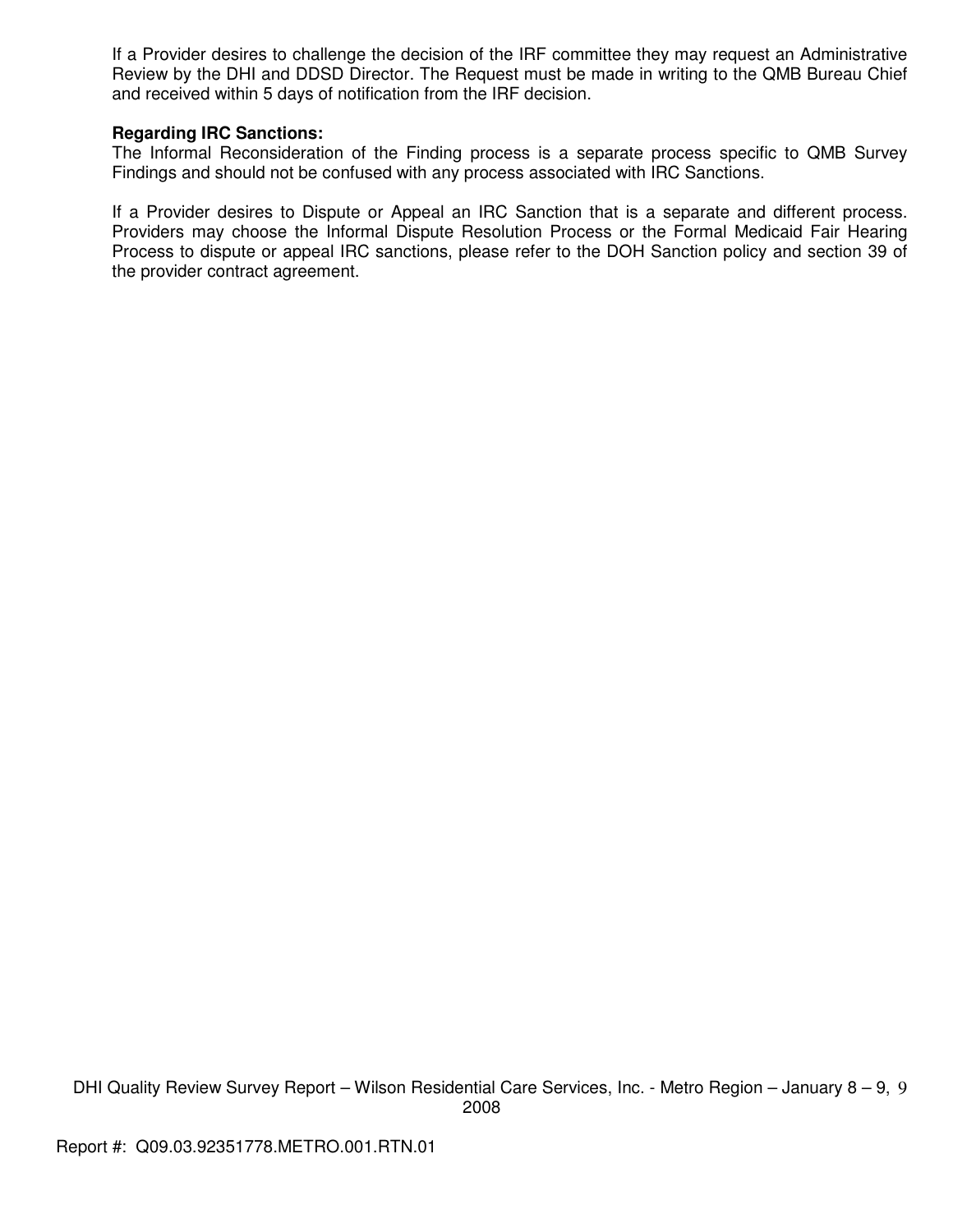| Agency:          | Wilson Residential Care Services, Inc. - Metro Region                          |
|------------------|--------------------------------------------------------------------------------|
| Program:         | Developmental Disabilities Waiver                                              |
| Service:         | Community Living (Supported Living) & Community Inclusion (Adult Habilitation) |
| Monitoring Type: | Routine                                                                        |
| Date of Survey:  | January 8 - 9, 2009                                                            |

| <b>Statute</b>                                                      | <b>Deficiency</b>                                | <b>Agency Plan of Correction and</b><br><b>Responsible Party</b> | Date Due |
|---------------------------------------------------------------------|--------------------------------------------------|------------------------------------------------------------------|----------|
| Tag # 1A09 Medication Delivery - PRN                                | <b>Scope and Severity Rating: D</b>              |                                                                  |          |
| Developmental Disabilities (DD) Waiver Service                      | Based on record review, the Agency failed to     |                                                                  |          |
| Standards effective 4/1/2007                                        | maintain Medication Administration Records,      |                                                                  |          |
| <b>CHAPTER 1 II. PROVIDER AGENCY</b>                                | which included an explanation for the use of the |                                                                  |          |
| <b>REQUIREMENTS:</b> The objective of these                         | PRN medication including observable              |                                                                  |          |
| standards is to establish Provider Agency policy,                   | signs/symptoms or circumstances in which the     |                                                                  |          |
| procedure and reporting requirements for DD                         | medication is to be used, and documentation of   |                                                                  |          |
| Medicaid Waiver program. These requirements                         | effectiveness, for 1 of 2 individuals.           |                                                                  |          |
| apply to all such Provider Agency staff, whether                    |                                                  |                                                                  |          |
| directly employed or subcontracting with the                        | Individual #2                                    |                                                                  |          |
| Provider Agency. Additional Provider Agency                         | December 2008                                    |                                                                  |          |
| requirements and personnel qualifications may                       | MAR did not contain documentation indicating     |                                                                  |          |
| be applicable for specific service standards.                       | the Agency Nurse was contacted prior to          |                                                                  |          |
| <b>Medication Delivery: Provider Agencies</b><br>Е.                 | assisting with medication, for the following:    |                                                                  |          |
| that provide Community Living, Community                            |                                                  |                                                                  |          |
| Inclusion or Private Duty Nursing services shall                    | • Aleve 220 MG - PRN - December 12, 13, 14       |                                                                  |          |
| have written policies and procedures regarding                      | & 15, 2008.                                      |                                                                  |          |
| medication(s) delivery and tracking and reporting                   |                                                  |                                                                  |          |
| of medication errors in accordance with DDSD                        | • Nyamyc 100MU/GM - PRN - December 15,           |                                                                  |          |
| Medication Assessment and Delivery Policy and                       | 2008                                             |                                                                  |          |
| Procedures, the Board of Nursing Rules and                          |                                                  |                                                                  |          |
| Board of Pharmacy standards and regulations.                        | • Advanced Imodium - PRN - December 4, 8,        |                                                                  |          |
|                                                                     | 14, 17, 19 & 24, 2008                            |                                                                  |          |
| For PRN medication, an explanation for<br>(f)                       |                                                  |                                                                  |          |
| the use of the PRN medication shall                                 | • Tums Tablet Chewable Antacid - PRN             |                                                                  |          |
| include observable signs/symptoms or                                | December 24, 2008.                               |                                                                  |          |
| circumstances in which the medication is                            |                                                  |                                                                  |          |
| to be used, and documentation of<br>effectiveness of PRN medication | • Zyrtec 10MG - PRN - December 18, 24 &          |                                                                  |          |
| administered.                                                       | 28, 2008                                         |                                                                  |          |
|                                                                     |                                                  |                                                                  |          |
|                                                                     |                                                  |                                                                  |          |
|                                                                     |                                                  |                                                                  |          |

DHI Quality Review Survey Report – Wilson Residential Care Services, Inc. - Metro Region – January 8 – 9, 2008

10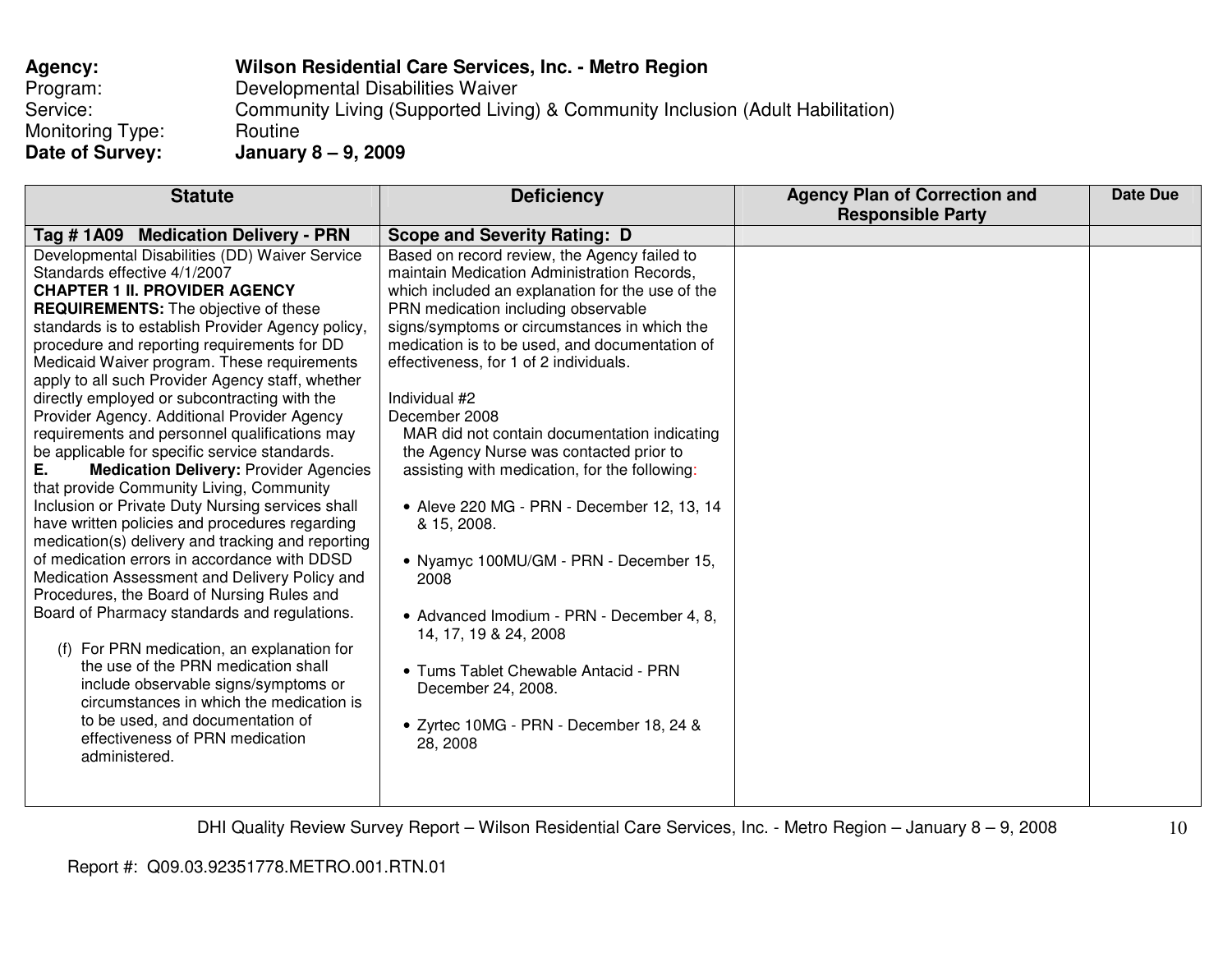| <b>Department of Health</b>                                                                          | No effectiveness noted on MAR for the                     |  |
|------------------------------------------------------------------------------------------------------|-----------------------------------------------------------|--|
| <b>Developmental Disabilities Supports Division</b>                                                  | following PRN medication:                                 |  |
| (DDSD) Policy Title: Medication Assessment                                                           |                                                           |  |
| and Delivery Policy eff. 11/1/2006                                                                   | • Aleve 220 MG - PRN - December 12, 13, 14<br>& 15, 2008. |  |
| <b>F. PRN Medication</b>                                                                             |                                                           |  |
|                                                                                                      | • Nyamyc 100MU/GM - PRN - December 15,                    |  |
| 3. Prior to self-administration, self-administration                                                 | 2008.                                                     |  |
| with physical assist or assisting with delivery of                                                   |                                                           |  |
| PRN medications, the direct support staff must                                                       | • Advanced Imodium - PRN - December 4, 8,                 |  |
| contact the agency nurse to describe observed                                                        | 14, 17, 19 & 24, 2008.                                    |  |
| symptoms and thus assure that the PRN                                                                |                                                           |  |
| medication is being used according to                                                                | • Tums Tablet Chewable Antacid - PRN                      |  |
| instructions given by the ordering PCP. In cases                                                     | December 24, 2008.                                        |  |
| of fever, respiratory distress (including                                                            |                                                           |  |
| coughing), severe pain, vomiting, diarrhea,                                                          | · Zyrtec 10MG - PRN - December 18 & 24,                   |  |
| change in responsiveness/level of                                                                    | 2008.                                                     |  |
| consciousness, the nurse must strongly consider                                                      |                                                           |  |
| the need to conduct a face-to-face assessment                                                        |                                                           |  |
| to assure that the PRN does not mask a                                                               |                                                           |  |
| condition better treated by seeking medical                                                          |                                                           |  |
| attention. This does not apply to home                                                               |                                                           |  |
| based/family living settings where the provider is<br>related by affinity or by consanguinity to the |                                                           |  |
| individual.                                                                                          |                                                           |  |
|                                                                                                      |                                                           |  |
|                                                                                                      |                                                           |  |
| NMAC 16.19.11.8 MINIMUM STANDARDS:                                                                   |                                                           |  |
| A. MINIMUM STANDARDS FOR THE                                                                         |                                                           |  |
| DISTRIBUTION, STORAGE, HANDLING AND                                                                  |                                                           |  |
| <b>RECORD KEEPING OF DRUGS:</b>                                                                      |                                                           |  |
|                                                                                                      |                                                           |  |
| (d) The facility shall have a Medication                                                             |                                                           |  |
| Administration Record (MAR) documenting                                                              |                                                           |  |
| medication administered to residents, including                                                      |                                                           |  |
| over-the-counter medications. This                                                                   |                                                           |  |
| documentation shall include:                                                                         |                                                           |  |
| Name of resident;<br>(i)                                                                             |                                                           |  |
| Date given;<br>(ii)                                                                                  |                                                           |  |
| Drug product name;<br>(iii)                                                                          |                                                           |  |
| Dosage and form;<br>(iv)                                                                             |                                                           |  |
| Strength of drug;<br>(v)                                                                             |                                                           |  |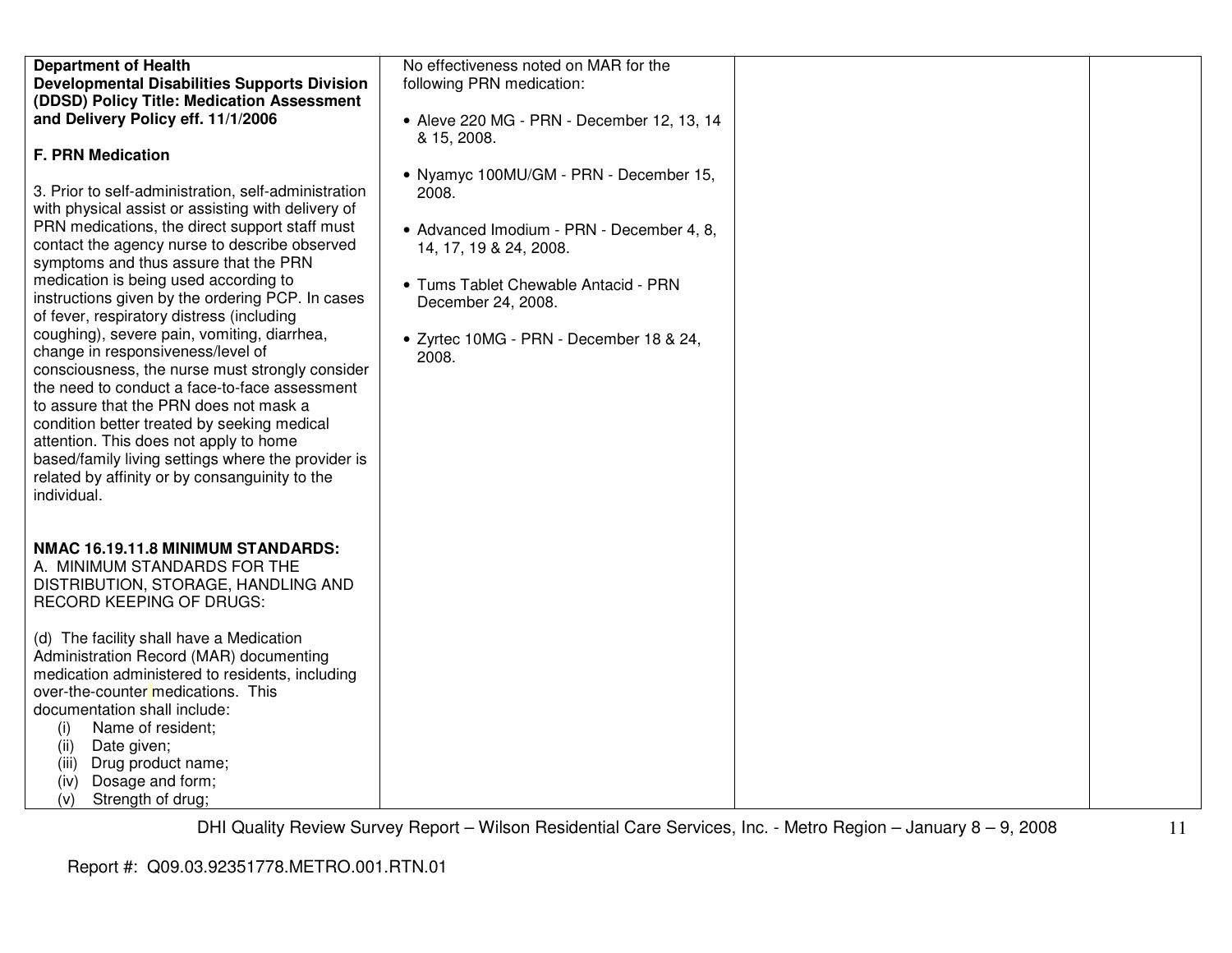| (vi) Route of administration;<br>(vii) How often medication is to be taken;<br>(viii) Time taken and staff initials;<br>(ix) Dates when the medication is<br>discontinued or changed;<br>The name and initials of all staff<br>(x)<br>administering medications.<br><b>Model Custodial Procedure Manual</b><br><b>D. Administration of Drugs</b><br>Unless otherwise stated by practitioner, patients<br>will not be allowed to administer their own<br>medications.<br>Document the practitioner's order authorizing the<br>self-administration of medications.<br>All PRN (As needed) medications shall have<br>complete detail instructions regarding the<br>administering of the medication. This shall<br>include:<br>$\triangleright$ symptoms that indicate the use of the<br>medication,<br>exact dosage to be used, and<br>➤<br>the exact amount to be used in a 24 hour<br>➤<br>period. |  |  |
|---------------------------------------------------------------------------------------------------------------------------------------------------------------------------------------------------------------------------------------------------------------------------------------------------------------------------------------------------------------------------------------------------------------------------------------------------------------------------------------------------------------------------------------------------------------------------------------------------------------------------------------------------------------------------------------------------------------------------------------------------------------------------------------------------------------------------------------------------------------------------------------------------|--|--|
|                                                                                                                                                                                                                                                                                                                                                                                                                                                                                                                                                                                                                                                                                                                                                                                                                                                                                                   |  |  |
|                                                                                                                                                                                                                                                                                                                                                                                                                                                                                                                                                                                                                                                                                                                                                                                                                                                                                                   |  |  |
|                                                                                                                                                                                                                                                                                                                                                                                                                                                                                                                                                                                                                                                                                                                                                                                                                                                                                                   |  |  |
|                                                                                                                                                                                                                                                                                                                                                                                                                                                                                                                                                                                                                                                                                                                                                                                                                                                                                                   |  |  |
|                                                                                                                                                                                                                                                                                                                                                                                                                                                                                                                                                                                                                                                                                                                                                                                                                                                                                                   |  |  |
|                                                                                                                                                                                                                                                                                                                                                                                                                                                                                                                                                                                                                                                                                                                                                                                                                                                                                                   |  |  |
|                                                                                                                                                                                                                                                                                                                                                                                                                                                                                                                                                                                                                                                                                                                                                                                                                                                                                                   |  |  |
|                                                                                                                                                                                                                                                                                                                                                                                                                                                                                                                                                                                                                                                                                                                                                                                                                                                                                                   |  |  |
|                                                                                                                                                                                                                                                                                                                                                                                                                                                                                                                                                                                                                                                                                                                                                                                                                                                                                                   |  |  |
|                                                                                                                                                                                                                                                                                                                                                                                                                                                                                                                                                                                                                                                                                                                                                                                                                                                                                                   |  |  |
|                                                                                                                                                                                                                                                                                                                                                                                                                                                                                                                                                                                                                                                                                                                                                                                                                                                                                                   |  |  |
|                                                                                                                                                                                                                                                                                                                                                                                                                                                                                                                                                                                                                                                                                                                                                                                                                                                                                                   |  |  |
|                                                                                                                                                                                                                                                                                                                                                                                                                                                                                                                                                                                                                                                                                                                                                                                                                                                                                                   |  |  |
|                                                                                                                                                                                                                                                                                                                                                                                                                                                                                                                                                                                                                                                                                                                                                                                                                                                                                                   |  |  |
|                                                                                                                                                                                                                                                                                                                                                                                                                                                                                                                                                                                                                                                                                                                                                                                                                                                                                                   |  |  |
|                                                                                                                                                                                                                                                                                                                                                                                                                                                                                                                                                                                                                                                                                                                                                                                                                                                                                                   |  |  |
|                                                                                                                                                                                                                                                                                                                                                                                                                                                                                                                                                                                                                                                                                                                                                                                                                                                                                                   |  |  |
|                                                                                                                                                                                                                                                                                                                                                                                                                                                                                                                                                                                                                                                                                                                                                                                                                                                                                                   |  |  |
|                                                                                                                                                                                                                                                                                                                                                                                                                                                                                                                                                                                                                                                                                                                                                                                                                                                                                                   |  |  |
|                                                                                                                                                                                                                                                                                                                                                                                                                                                                                                                                                                                                                                                                                                                                                                                                                                                                                                   |  |  |
|                                                                                                                                                                                                                                                                                                                                                                                                                                                                                                                                                                                                                                                                                                                                                                                                                                                                                                   |  |  |
|                                                                                                                                                                                                                                                                                                                                                                                                                                                                                                                                                                                                                                                                                                                                                                                                                                                                                                   |  |  |
|                                                                                                                                                                                                                                                                                                                                                                                                                                                                                                                                                                                                                                                                                                                                                                                                                                                                                                   |  |  |
|                                                                                                                                                                                                                                                                                                                                                                                                                                                                                                                                                                                                                                                                                                                                                                                                                                                                                                   |  |  |
|                                                                                                                                                                                                                                                                                                                                                                                                                                                                                                                                                                                                                                                                                                                                                                                                                                                                                                   |  |  |
|                                                                                                                                                                                                                                                                                                                                                                                                                                                                                                                                                                                                                                                                                                                                                                                                                                                                                                   |  |  |
|                                                                                                                                                                                                                                                                                                                                                                                                                                                                                                                                                                                                                                                                                                                                                                                                                                                                                                   |  |  |
|                                                                                                                                                                                                                                                                                                                                                                                                                                                                                                                                                                                                                                                                                                                                                                                                                                                                                                   |  |  |
|                                                                                                                                                                                                                                                                                                                                                                                                                                                                                                                                                                                                                                                                                                                                                                                                                                                                                                   |  |  |
|                                                                                                                                                                                                                                                                                                                                                                                                                                                                                                                                                                                                                                                                                                                                                                                                                                                                                                   |  |  |
|                                                                                                                                                                                                                                                                                                                                                                                                                                                                                                                                                                                                                                                                                                                                                                                                                                                                                                   |  |  |
|                                                                                                                                                                                                                                                                                                                                                                                                                                                                                                                                                                                                                                                                                                                                                                                                                                                                                                   |  |  |
|                                                                                                                                                                                                                                                                                                                                                                                                                                                                                                                                                                                                                                                                                                                                                                                                                                                                                                   |  |  |
|                                                                                                                                                                                                                                                                                                                                                                                                                                                                                                                                                                                                                                                                                                                                                                                                                                                                                                   |  |  |
|                                                                                                                                                                                                                                                                                                                                                                                                                                                                                                                                                                                                                                                                                                                                                                                                                                                                                                   |  |  |
|                                                                                                                                                                                                                                                                                                                                                                                                                                                                                                                                                                                                                                                                                                                                                                                                                                                                                                   |  |  |
|                                                                                                                                                                                                                                                                                                                                                                                                                                                                                                                                                                                                                                                                                                                                                                                                                                                                                                   |  |  |
|                                                                                                                                                                                                                                                                                                                                                                                                                                                                                                                                                                                                                                                                                                                                                                                                                                                                                                   |  |  |
|                                                                                                                                                                                                                                                                                                                                                                                                                                                                                                                                                                                                                                                                                                                                                                                                                                                                                                   |  |  |
|                                                                                                                                                                                                                                                                                                                                                                                                                                                                                                                                                                                                                                                                                                                                                                                                                                                                                                   |  |  |
|                                                                                                                                                                                                                                                                                                                                                                                                                                                                                                                                                                                                                                                                                                                                                                                                                                                                                                   |  |  |
|                                                                                                                                                                                                                                                                                                                                                                                                                                                                                                                                                                                                                                                                                                                                                                                                                                                                                                   |  |  |
|                                                                                                                                                                                                                                                                                                                                                                                                                                                                                                                                                                                                                                                                                                                                                                                                                                                                                                   |  |  |
|                                                                                                                                                                                                                                                                                                                                                                                                                                                                                                                                                                                                                                                                                                                                                                                                                                                                                                   |  |  |
|                                                                                                                                                                                                                                                                                                                                                                                                                                                                                                                                                                                                                                                                                                                                                                                                                                                                                                   |  |  |
|                                                                                                                                                                                                                                                                                                                                                                                                                                                                                                                                                                                                                                                                                                                                                                                                                                                                                                   |  |  |
|                                                                                                                                                                                                                                                                                                                                                                                                                                                                                                                                                                                                                                                                                                                                                                                                                                                                                                   |  |  |
|                                                                                                                                                                                                                                                                                                                                                                                                                                                                                                                                                                                                                                                                                                                                                                                                                                                                                                   |  |  |
|                                                                                                                                                                                                                                                                                                                                                                                                                                                                                                                                                                                                                                                                                                                                                                                                                                                                                                   |  |  |
|                                                                                                                                                                                                                                                                                                                                                                                                                                                                                                                                                                                                                                                                                                                                                                                                                                                                                                   |  |  |
|                                                                                                                                                                                                                                                                                                                                                                                                                                                                                                                                                                                                                                                                                                                                                                                                                                                                                                   |  |  |
|                                                                                                                                                                                                                                                                                                                                                                                                                                                                                                                                                                                                                                                                                                                                                                                                                                                                                                   |  |  |
|                                                                                                                                                                                                                                                                                                                                                                                                                                                                                                                                                                                                                                                                                                                                                                                                                                                                                                   |  |  |
|                                                                                                                                                                                                                                                                                                                                                                                                                                                                                                                                                                                                                                                                                                                                                                                                                                                                                                   |  |  |
|                                                                                                                                                                                                                                                                                                                                                                                                                                                                                                                                                                                                                                                                                                                                                                                                                                                                                                   |  |  |
|                                                                                                                                                                                                                                                                                                                                                                                                                                                                                                                                                                                                                                                                                                                                                                                                                                                                                                   |  |  |
|                                                                                                                                                                                                                                                                                                                                                                                                                                                                                                                                                                                                                                                                                                                                                                                                                                                                                                   |  |  |
|                                                                                                                                                                                                                                                                                                                                                                                                                                                                                                                                                                                                                                                                                                                                                                                                                                                                                                   |  |  |